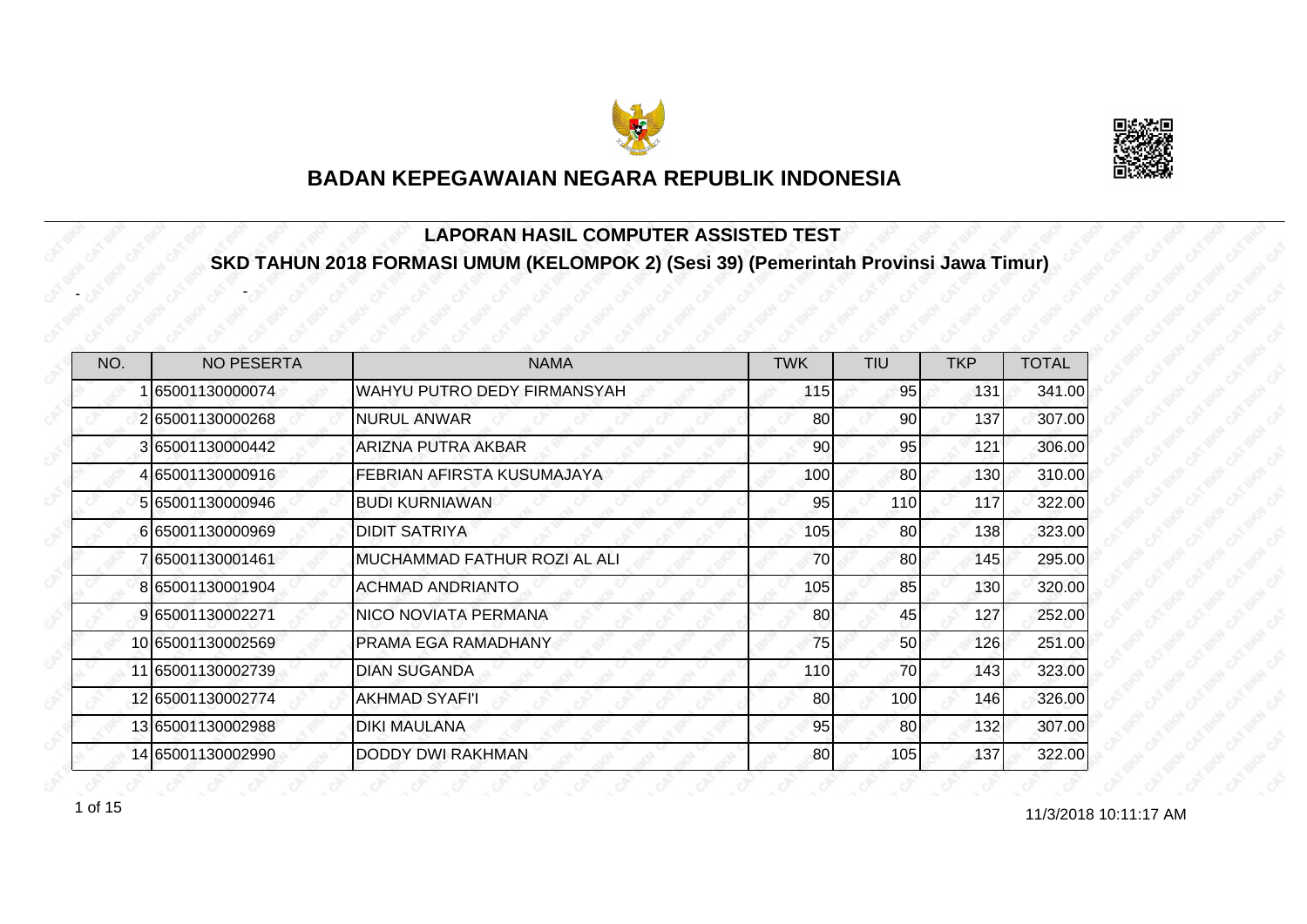



|  | 15 65001130003102 | <b>ALFIAN SUSETYO</b>          | 60  | 55              | 117 | 232.00 |
|--|-------------------|--------------------------------|-----|-----------------|-----|--------|
|  | 16 65001130003419 | <b>ACHMAD FAISHAL RIFQI</b>    | 95  | 50              | 134 | 279.00 |
|  | 17 65001130003422 | <b>AINUR ROFIK</b>             | 85  | 90              | 129 | 304.00 |
|  | 18 65001130003426 | ARI SULISTYA SUTAMA            | 75  | 85              | 141 | 301.00 |
|  | 19 65001130003467 | ICHSAN NURCHOLIS               | 80  | 80              | 138 | 298.00 |
|  | 20 65001130003728 | <b>NORIS BAGUS MULYO</b>       | 70  | 70              | 120 | 260.00 |
|  | 21 65001130003741 | RISKI PRATAMA NOVIANTO         | 85  | 65              | 128 | 278.00 |
|  | 22 65001130003798 | <b>DIO SHARA</b>               | 75  | 70              | 133 | 278.00 |
|  | 23 65001130003830 | FARIED ACHYAR MAHMUDDIN        | 75  | 60              | 130 | 265.00 |
|  | 24 65001130003835 | <b>GABBY ELYDRI PRADANA</b>    | 75  | 65              | 131 | 271.00 |
|  | 25 65001130004564 | <b>DANANG RIAWAN</b>           | 85  | 85              | 124 | 294.00 |
|  | 26 65001130005120 | <b>AINUR RAHIM SETIAWAN</b>    | 75  | 85              | 139 | 299.00 |
|  | 27 65001130005161 | ALIF NUR ROCHMAN               | 75  | 75              | 128 | 278.00 |
|  | 28 65001130005182 | DAYU NOFEBRIYANTO              | 100 | 55              | 137 | 292.00 |
|  | 29 65001130006378 | A. MUIZ ZUNASIKHIN             | 95  | 65              | 120 | 280.00 |
|  | 30 65001130006385 | <b>AGIV FIRMANSAH</b>          | 45  | 10 <sup>1</sup> | 125 | 180.00 |
|  | 31 65001130006436 | <b>FARIZ FIRNANDA</b>          | 65  | 75              | 127 | 267.00 |
|  | 32165001130006954 | AMYNUR YUVIANTONO              | 95  | 90              | 130 | 315.00 |
|  | 33 65001130007139 | <b>DODOT ARDUTA</b>            | 90  | 75              | 135 | 300.00 |
|  | 34 65001130009754 | ACH RAFSANZANY ZAINUL MUTTAQIN | 75  | 70              | 125 | 270.00 |

11/3/2018 10:11:17 AM 2 of 15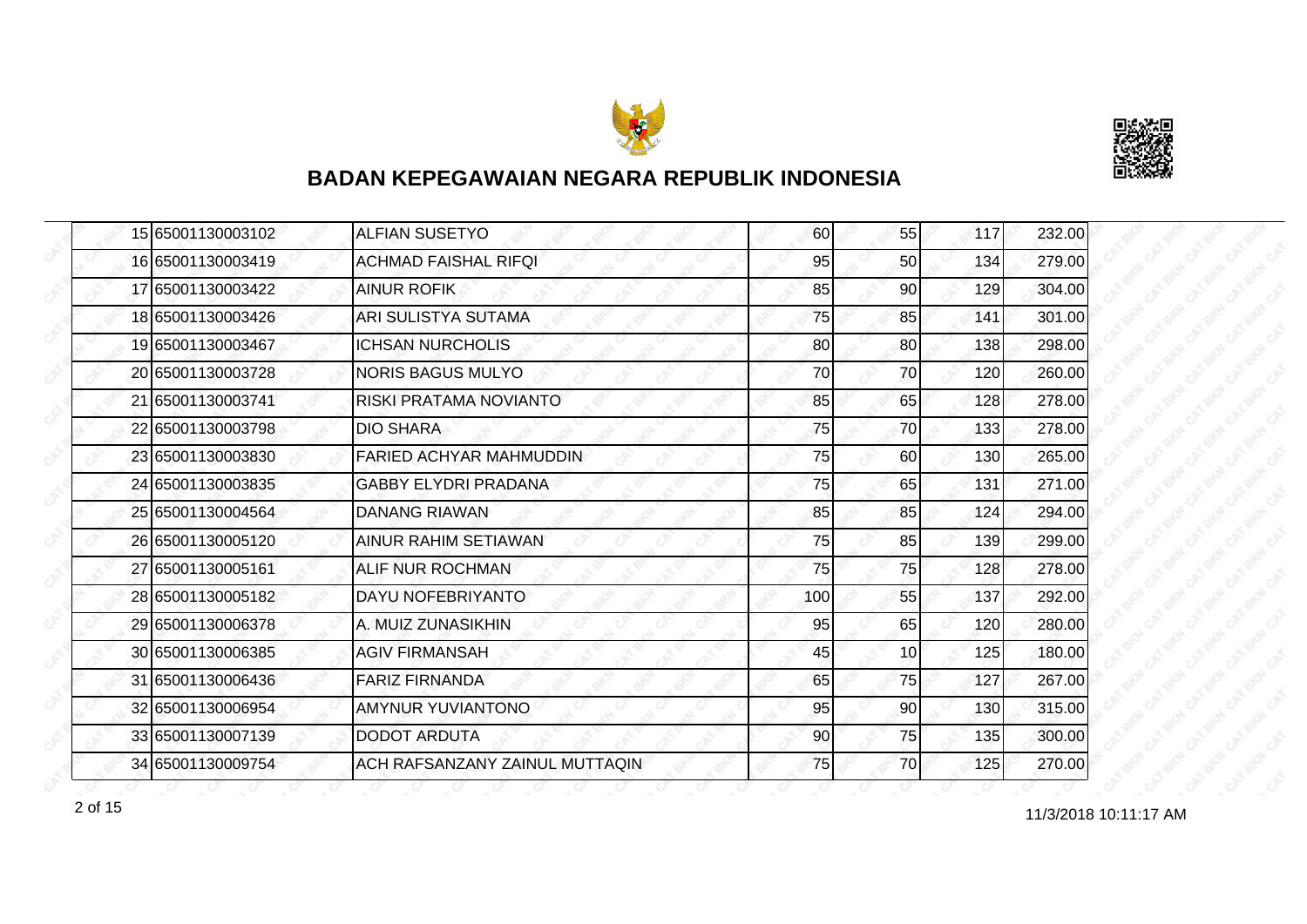



|  | 35 65001130009904 | <b>NOVAN DWI PRASETYO</b>    | 55  | 55              | 118 | 228.00 |
|--|-------------------|------------------------------|-----|-----------------|-----|--------|
|  | 36 65001130011087 | MOH. FASIKHULLISAN           | 105 | 55              | 127 | 287.00 |
|  | 37 65001130011160 | <b>SUNANDAR</b>              | 75  | 65              | 126 | 266.00 |
|  | 38 65001130011171 | <b>TAUFIQ HIDAYAT</b>        | 80  | 90 <sub>l</sub> | 127 | 297.00 |
|  | 39 65001130011175 | TONI INDARTA                 | 85  | 90 <sub>0</sub> | 121 | 296.00 |
|  | 40 65001130011200 | <b>WILLY ADAM PANGESTU</b>   | 100 | 60              | 135 | 295.00 |
|  | 41 65001130016135 | <b>ACHMAD RIZAL</b>          | 105 | 115             | 126 | 346.00 |
|  | 42 65001130016396 | <b>WARSITO ADI NUGROHO</b>   | 55  | 55              | 101 | 211.00 |
|  | 43 65001130018088 | <b>GUFRON FAQIH</b>          | 105 | 110             | 139 | 354.00 |
|  | 44 65001130018430 | KARISMA DYAN DAMAR AJI       | 115 | 60              | 135 | 310.00 |
|  | 45 65001130018439 | YODHA ARYA MANGGALA PUTRA    | 80  | 70I             | 143 | 293.00 |
|  | 46 65001130018444 | ABDURRAHMAN YONG IRIANTO     | 70  | 60              | 133 | 263.00 |
|  | 47 65001230000188 | <b>ISMATUL MAULA</b>         | 85  | 50              | 141 | 276.00 |
|  | 48 65001230000198 | <b>LENI HARYANTI</b>         | 80  | 70I             | 131 | 281.00 |
|  | 49 65001230000256 | PUTRI KURNIA MAHANANI        | 100 | 110             | 123 | 333.00 |
|  | 50 65001230000461 | SHELA MEILINDA HANUM         | 80  | 90 <sub>0</sub> | 133 | 303.00 |
|  | 51 65001230000579 | <b>NOER QARIMAH</b>          | 75  | 120             | 138 | 333.00 |
|  | 52 65001230000721 | <b>DEWI CHUSNUL CHOTIMAH</b> | 105 | 80              | 128 | 313.00 |
|  | 53 65001230000741 | <b>ERNAWATI</b>              | 100 | 70              | 137 | 307.00 |
|  | 54 65001230000777 | PUTRI DEVI PRIYANTINI        | 95  | <sup>45</sup>   | 132 | 272.00 |

11/3/2018 10:11:17 AM 3 of 15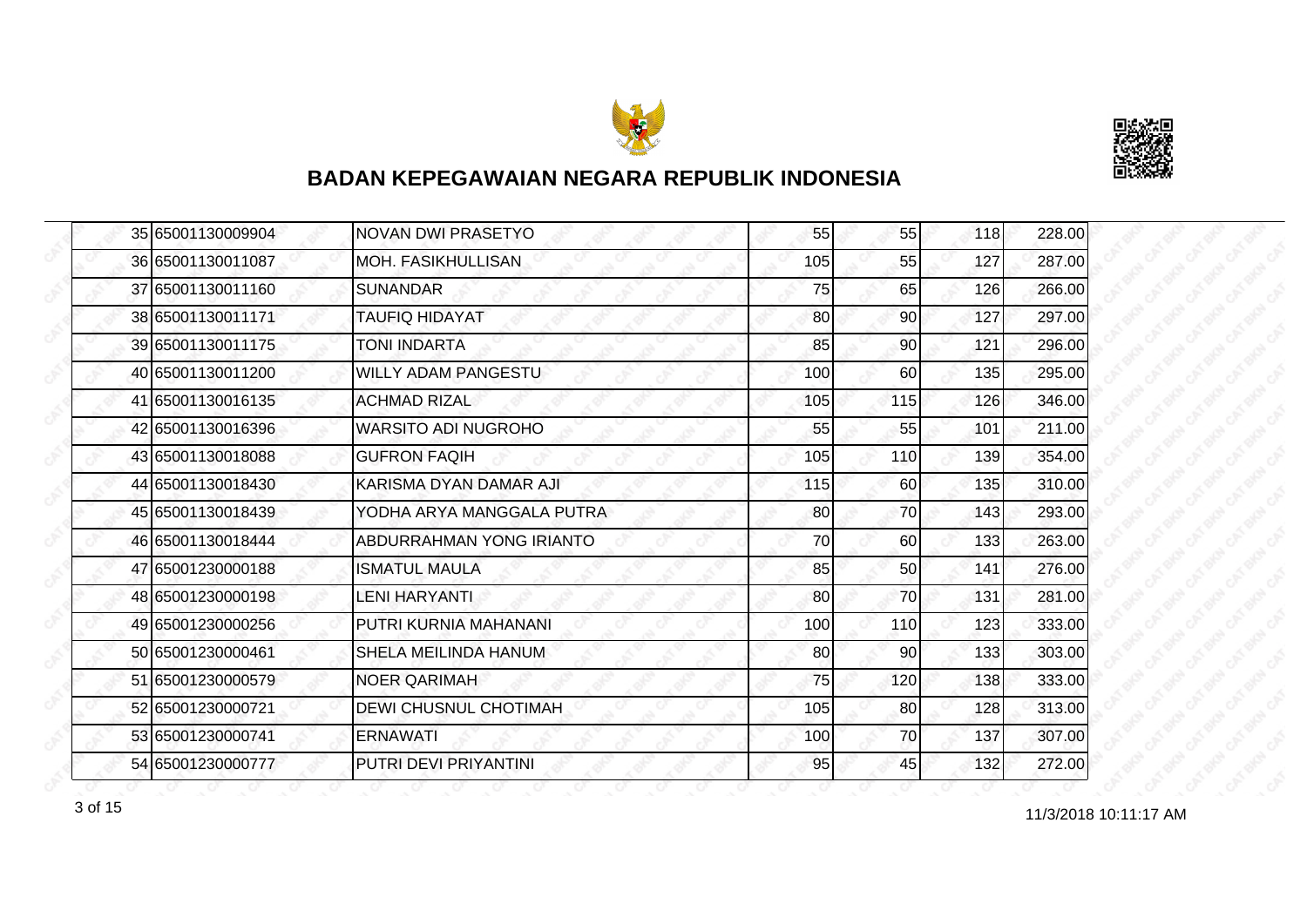



|  | 55 65001230000899 | <b>GATI</b>                    | 85  | 50  | 148 | 283.00 |
|--|-------------------|--------------------------------|-----|-----|-----|--------|
|  | 56 65001230000930 | <b>ASRI YANI</b>               | 100 | 75  | 146 | 321.00 |
|  | 57 65001230001039 | <b>QOLILA YASIKAWATI</b>       | 90  | 75  | 143 | 308.00 |
|  | 58 65001230001180 | <b>FAUZIA ARBI</b>             | 85  | 90  | 139 | 314.00 |
|  | 59 65001230001323 | ANIN AYUDIYAH MARTASANTI       | 80  | 60  | 127 | 267.00 |
|  | 60 65001230001586 | <b>LAILA FITRIANA</b>          | 70  | 45  | 133 | 248.00 |
|  | 61 65001230001591 | <b>SITI NURUL HIDAYAH</b>      | 100 | 70  | 138 | 308.00 |
|  | 62 65001230001695 | <b>WURI PURBANINGSIH</b>       | 95  | 65  | 150 | 310.00 |
|  | 63 65001230001805 | <b>AMANDA AYU SAVITRI</b>      | 75  | 85  | 133 | 293.00 |
|  | 64 65001230001878 | <b>ALDYLA PUTRI NOVITASARI</b> | 80  | 70  | 131 | 281.00 |
|  | 65 65001230002170 | <b>LILIS MARDIANA</b>          | 85  | 60  | 131 | 276.00 |
|  | 66 65001230002197 | ANGGUN ROSELLA FIAR KZ         | 65  | 65  | 125 | 255.00 |
|  | 67 65001230002279 | YUNICA CRISNADEWI ASHARY       | 75  | 45  | 135 | 255.00 |
|  | 68 65001230002527 | <b>RINA SUTANTRI</b>           | 65  | 40  | 106 | 211.00 |
|  | 69 65001230002554 | TITAH INGGAR WAHYUNINGRUM      | 70  | 45  | 141 | 256.00 |
|  | 70 65001230002597 | <b>RIRIN EKO SULISTYOWATI</b>  | 105 | 60  | 134 | 299.00 |
|  | 71 65001230002762 | <b>REGINA YOGI LARASWATI</b>   | 80  | 95  | 136 | 311.00 |
|  | 72 65001230002779 | FITRIA KUSUMANINGTYAS          | 95  | 55  | 126 | 276.00 |
|  | 73 65001230002785 | <b>DWI SURYANINGSIH</b>        | 110 | 100 | 143 | 353.00 |
|  | 74 65001230002875 | <b>FENY DIAN ANGGRAINI</b>     | 105 | 65  | 126 | 296.00 |

11/3/2018 10:11:17 AM 4 of 15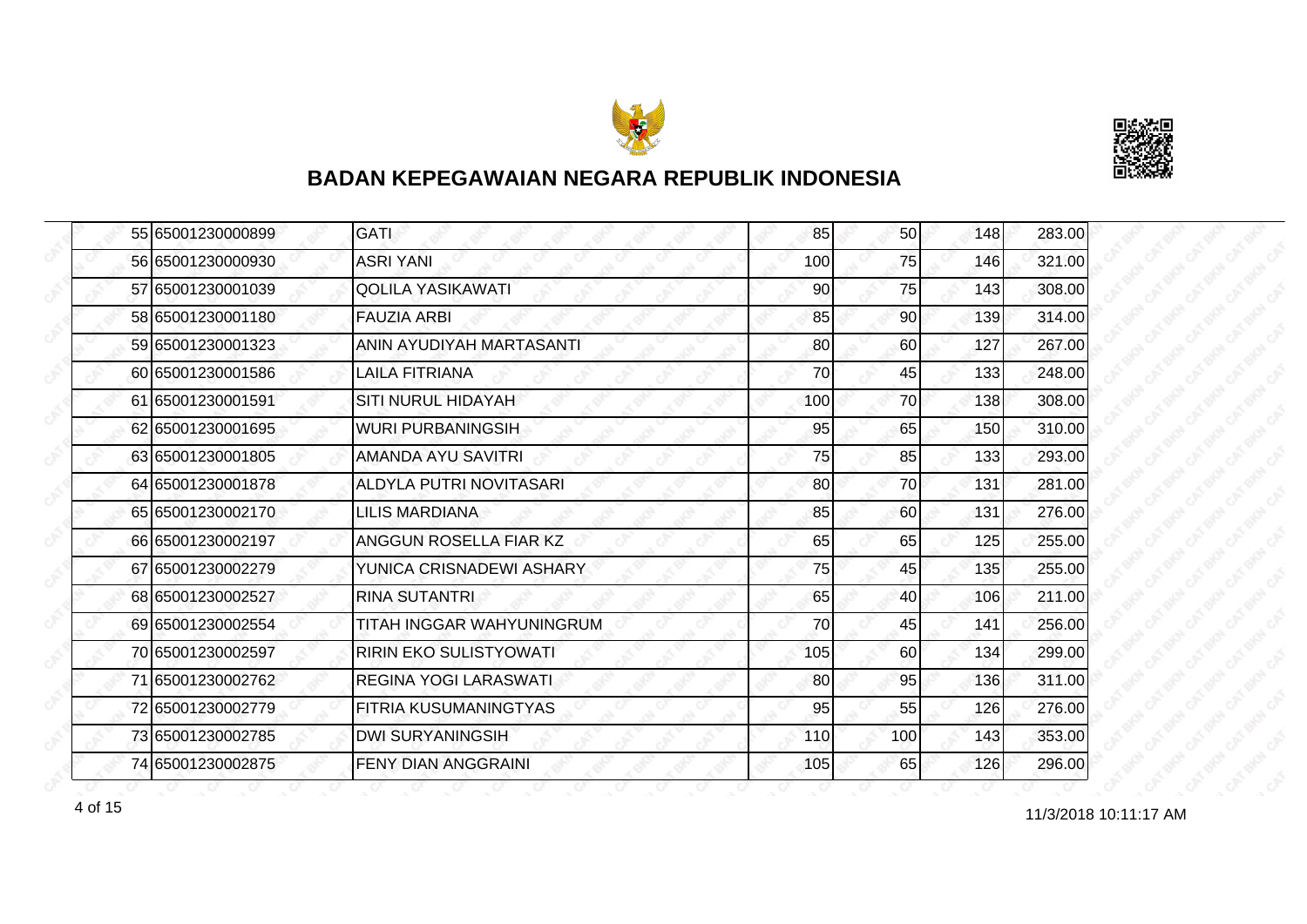



|  | 75 65001230002991 | <b>FINDA PRETTY SILVANA</b>      | 50  | 105       | 124 | 279.00 |
|--|-------------------|----------------------------------|-----|-----------|-----|--------|
|  | 76 65001230003096 | <b>MARATUS SHOLEHAH</b>          | 95  | 110       | 143 | 348.00 |
|  | 77 65001230003151 | IKANINGRUM NURFADLILAH OKTAVIA   | 75  | 85        | 139 | 299.00 |
|  | 78 65001230003282 | MARTHA ANGGUN DEWI SAPUTRI       | 70  | 40        | 131 | 241.00 |
|  | 79 65001230003305 | MITA FITRIANA SARI               | 95  | 75        | 130 | 300.00 |
|  | 80 65001230003505 | <b>SUCI PUTRI SEPTIA LD</b>      | 100 | 75        | 135 | 310.00 |
|  | 81 65001230003568 | <b>ASTRID SETIANING HARTANTI</b> | 65  | 65        | 121 | 251.00 |
|  | 82 65001230003594 | TRI PAMUJI LESTARI               | 70  | 35        | 126 | 231.00 |
|  | 83 65001230003677 | <b>EKA FRANCISKA SUSANTY</b>     | 105 | 95        | 140 | 340.00 |
|  | 84 65001230004122 | SITI HARDIATI RUKMANA            | 90  | 65        | 137 | 292.00 |
|  | 85 65001230004158 | SELVI KUSDWI WIJAYA              | 80  | 55        | 126 | 261.00 |
|  | 86 65001230004541 | <b>ARIANI</b>                    | 75  | 60        | 130 | 265.00 |
|  | 87 65001230004592 | <b>ASELLY ANGGRAINI SAPUTRI</b>  | 65  | 70        | 119 | 254.00 |
|  | 88 65001230004662 | <b>SITI NUR KALIMAH</b>          | 100 | 60        | 131 | 291.00 |
|  | 89 65001230004819 | <b>DEWI EKA ANGGRAENI</b>        | 55  | 70        | 106 | 231.00 |
|  | 90 65001230004852 | <b>DYAH AYU ROCHMAWATI</b>       | 65  | 70        | 113 | 248.00 |
|  | 91 65001230004864 | <b>ENDAH KURNIAWATI</b>          | 105 | 90        | 145 | 340.00 |
|  | 92 65001230004882 | LESTARI NUR JAYANTI              | 95  | 75        | 137 | 307.00 |
|  | 93 65001230004908 | NIRWANA WIJAYANTI                | 60  | 40        | 135 | 235.00 |
|  | 94 65001230005087 | <b>NUR AINI</b>                  | 95  | <b>60</b> | 146 | 301.00 |

11/3/2018 10:11:17 AM 5 of 15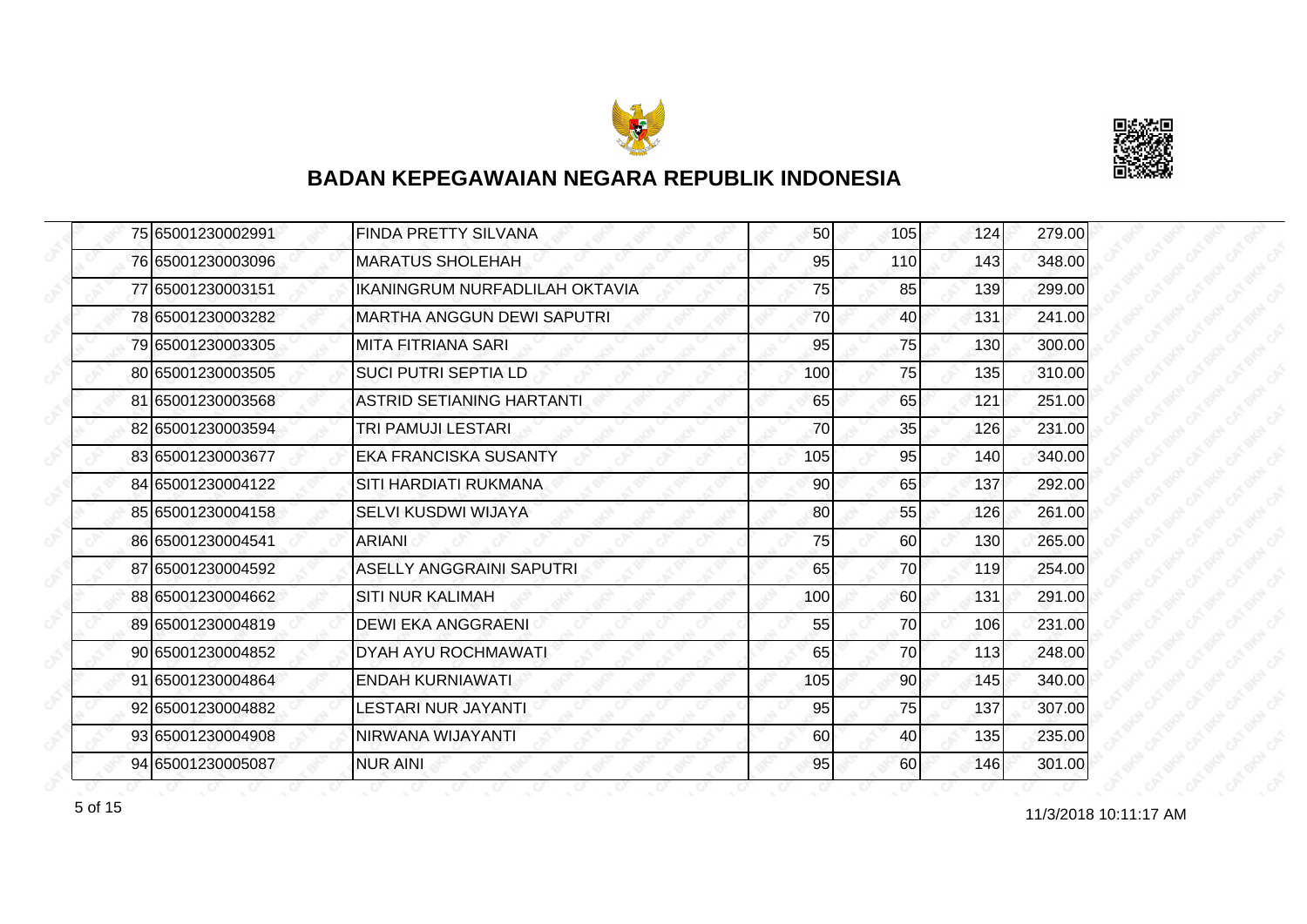



|  | 95 65001230005103  | PRATIKA YUNI FITRIA            | 75  | 65              | 123 | 263.00 |
|--|--------------------|--------------------------------|-----|-----------------|-----|--------|
|  | 96 65001230005124  | <b>RINA ELMI YUNITA</b>        | 90  | 50              | 130 | 270.00 |
|  | 97 65001230005125  | SISKA KUSUMA WARDANI           | 100 | 60              | 146 | 306.00 |
|  | 98 65001230005128  | <b>SUHARTI DEWI</b>            | 85  | 30 <sub>l</sub> | 135 | 250.00 |
|  | 99 65001230005139  | TRIA WAHYUNINGSIH              | 105 | 115             | 136 | 356.00 |
|  | 100 65001230005144 | VERA KUSUMA DEWI WARDANI       | 115 | 80              | 126 | 321.00 |
|  | 101 65001230005594 | ARUM WAHYUNINGTYAS             | 75  | 80              | 126 | 281.00 |
|  | 102 65001230005599 | <b>DESSY FAUZIAH</b>           | 75  | 75              | 123 | 273.00 |
|  | 103165001230005604 | <b>DEWI SINDY KARINA</b>       | 100 | 95              | 137 | 332.00 |
|  | 104 65001230005627 | <b>ERNI PUJIASTUTI</b>         | 90  | 75              | 134 | 299.00 |
|  | 105 65001230005639 | <b>HERWINDA ISMAWATI</b>       | 95  | 65              | 120 | 280.00 |
|  | 106165001230005652 | <b>HILDA JANATUL FIRDAUS</b>   | 100 | 50              | 134 | 284.00 |
|  | 107 65001230005660 | IFTITAKHUL ILMI NASIBHUL JANAH | 80  | 45              | 126 | 251.00 |
|  | 108 65001230006092 | <b>INTAN PUTRI HUSNIAH</b>     | 80  | 95              | 128 | 303.00 |
|  | 109165001230006096 | JUMAIDAH                       | 80  | 70              | 122 | 272.00 |
|  | 110 65001230006101 | LIA LINAWATI                   | 75  | 35              | 125 | 235.00 |
|  | 111 65001230006107 | LUDFI HARDEKAWATI KUSUMA W.    | 105 | 80              | 127 | 312.00 |
|  | 112 65001230006114 | QOIDATUN NA'IMAH               | 75  | 40              | 134 | 249.00 |
|  | 113 65001230006118 | <b>RAHMA BARIROH</b>           | 85  | 75              | 141 | 301.00 |
|  | 114 65001230006123 | <b>RATIH MUSTANTIAH</b>        | 95  | 95              | 148 | 338.00 |

11/3/2018 10:11:17 AM 6 of 15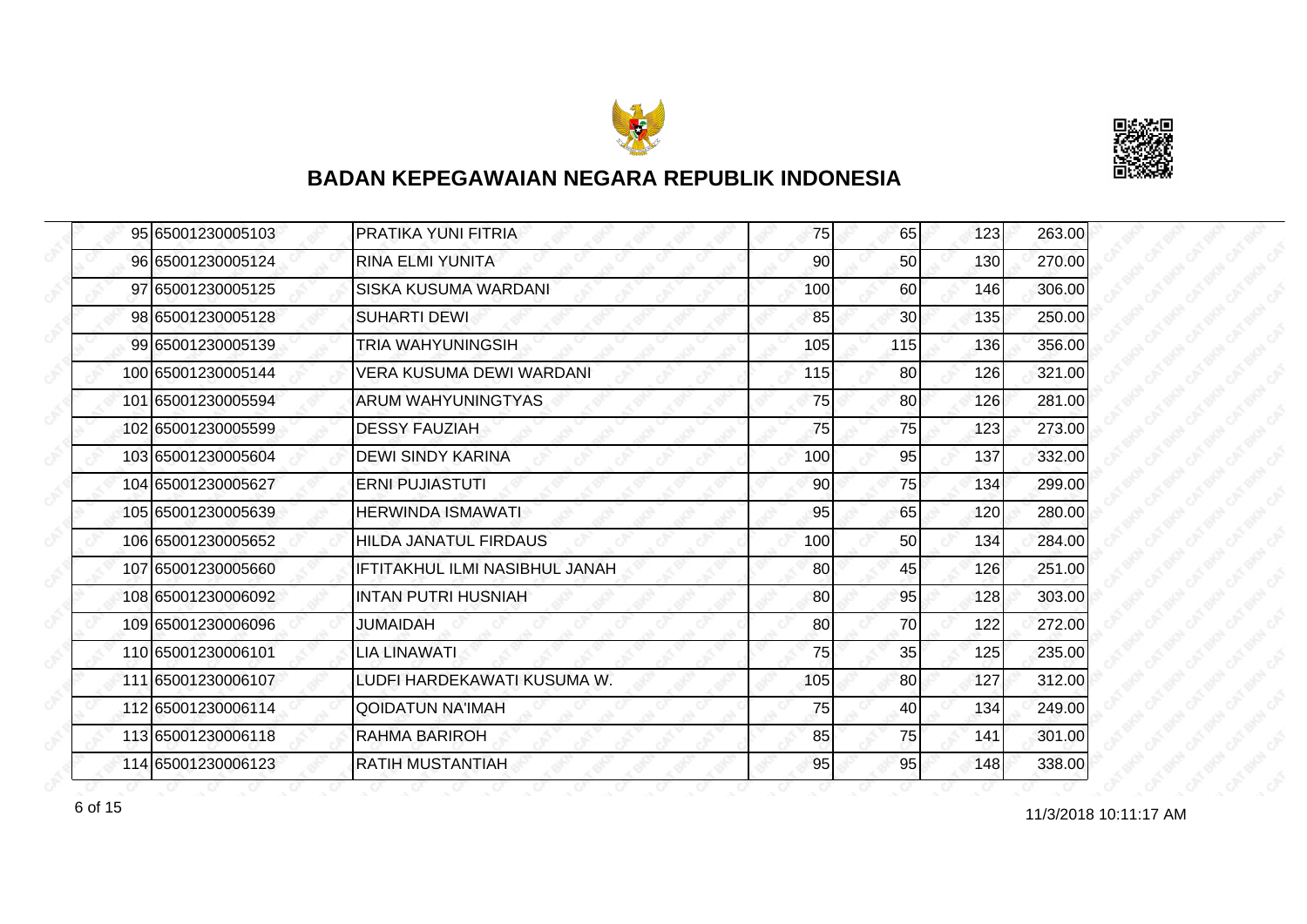



|  | 115 65001230006134 | <b>RODIAH</b>                       | 80  | 70  | 138 | 288.00 |
|--|--------------------|-------------------------------------|-----|-----|-----|--------|
|  | 116 65001230006145 | SADHA FIKRIYATUL CHOIROH            | 75  | 70  | 133 | 278.00 |
|  | 117 65001230006147 | TARAZAGITA ARINDA RACHMAN           | 60  | 55  | 130 | 245.00 |
|  | 118 65001230006150 | <b>UCI FITRI SURYANI</b>            | 115 | 85  | 138 | 338.00 |
|  | 119 65001230006155 | ULUL DESSY ANGGRAINI                | 105 | 65  | 113 | 283.00 |
|  | 120165001230006161 | YENNY NOVITA SARI                   | 75  | 70  | 130 | 275.00 |
|  | 121 65001230006162 | YUNIA RAHMAWATI                     | 85  | 75  | 127 | 287.00 |
|  | 122 65001230006214 | AYU NOFITA PRAHASTIWI               | 90  | 85  | 91  | 266.00 |
|  | 123 65001230006227 | <b>DITA RISTAMILLA</b>              | 70  | 60  | 125 | 255.00 |
|  | 124 65001230006234 | <b>DWI LATIFAH</b>                  | 105 | 100 | 132 | 337.00 |
|  | 125 65001230006270 | <b>FITRIA FEBRYANA</b>              | 80  | 85  | 128 | 293.00 |
|  | 126 65001230006281 | <b>HABIBATUL CHOIRIYAH</b>          | 115 | 90  | 137 | 342.00 |
|  | 127 65001230006289 | <b>INCA DWI PROVITASARI</b>         | 75  | 60  | 128 | 263.00 |
|  | 128 65001230006293 | <b>ISTIKHOMAH PUTRI AINI ARIFIN</b> | 90  | 100 | 137 | 327.00 |
|  | 129 65001230006297 | LIA ANGGRAINI MULYONO               | 100 | 100 | 147 | 347.00 |
|  | 130 65001230006315 | MELANI RAHMAWATI MARYAM             | 95  | 55  | 108 | 258.00 |
|  | 131 65001230006322 | <b>RIZKY AMALIA RIDHANI</b>         | 75  | 55  | 135 | 265.00 |
|  | 132165001230006326 | SITI AISYAH                         | 65  | 70  | 126 | 261.00 |
|  | 133 65001230006333 | <b>TYAS AZMI DEVIYANTI</b>          | 80  | 105 | 117 | 302.00 |
|  | 134 65001230006359 | WA ODE MERIAWATI ASRIM              | 125 | 80  | 147 | 352.00 |

11/3/2018 10:11:17 AM 7 of 15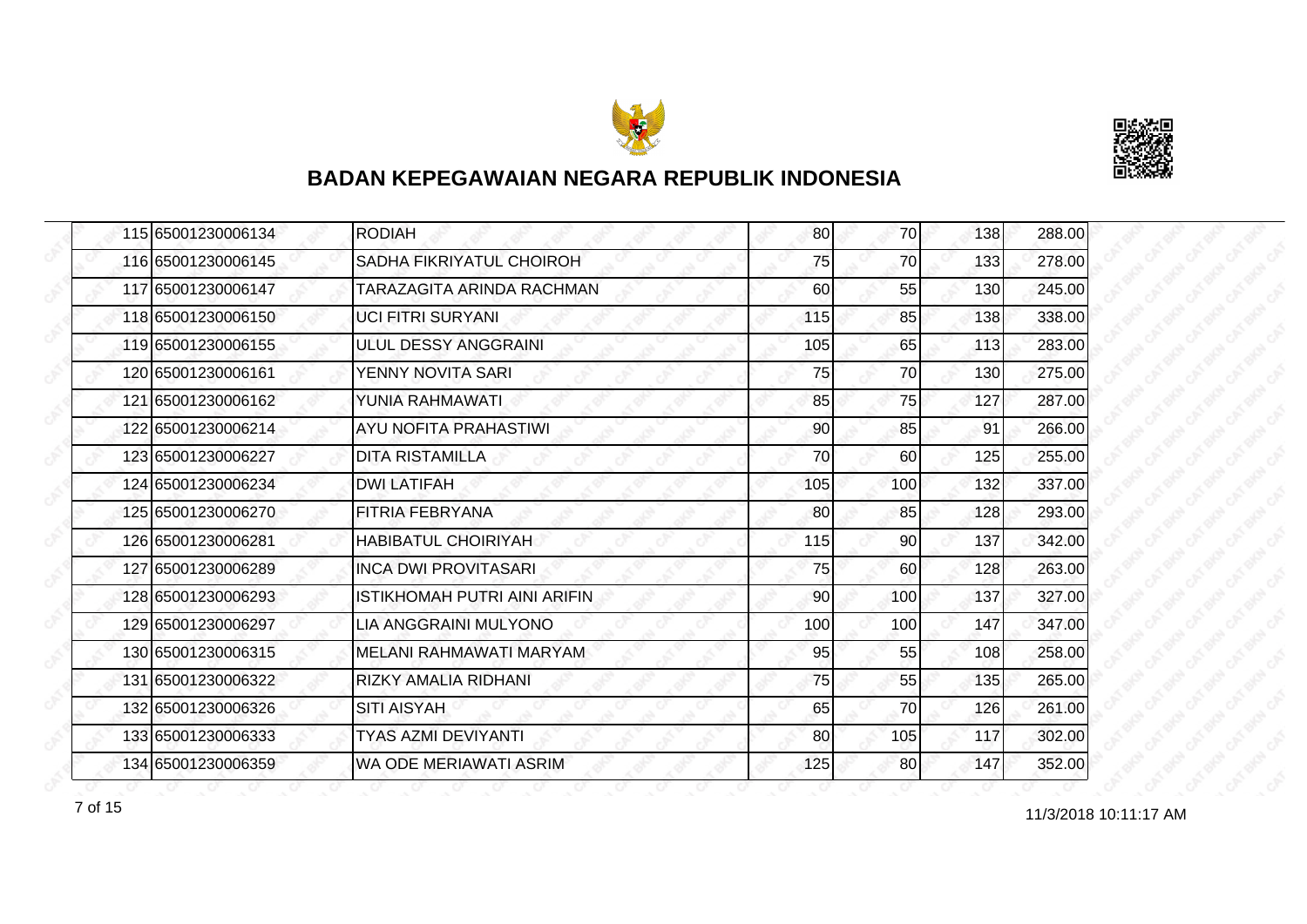



| 135 65001230006364 | YOSA FARADELA                      | 80  | 70  | 123 | 273.00 |
|--------------------|------------------------------------|-----|-----|-----|--------|
| 136 65001230007522 | ARIKA LADY ASIFA                   | 85  | 75  | 125 | 285.00 |
| 137 65001230007532 | <b>IMA KHOIRUN NIKMAH</b>          | 95  | 50  | 119 | 264.00 |
| 138 65001230007575 | <b>NUR INDAH SEFRIANA</b>          | 80  | 60  | 136 | 276.00 |
| 139 65001230007603 | <b>NURIL ISTIQOMAH</b>             | 75  | 75  | 145 | 295.00 |
| 140 65001230007606 | <b>RENNY PUTRI KUSUMANINGTIYAS</b> | 70  | 80  | 122 | 272.00 |
| 141 65001230007609 | <b>RISKI ANJARWATI</b>             | 95  | 60I | 121 | 276.00 |
| 142 65001230007611 | <b>RIZKI SRIDARTA PUTRI</b>        | 55  | 80  | 123 | 258.00 |
| 143 65001230008439 | ANNIK DWI SUDARWATIK               | 55  | 50  | 138 | 243.00 |
| 144 65001230008453 | <b>ARDIAN NOVIANTI</b>             | 100 | 65  | 132 | 297.00 |
| 145 65001230008456 | AYU MEI ULFA INDAH                 | 70  | 100 | 149 | 319.00 |
| 146 65001230008462 | <b>DESI SATRIYANINGRUM</b>         | 130 | 60  | 135 | 325.00 |
| 147 65001230008465 | <b>DEVI ROSANTI</b>                | 95  | 100 | 137 | 332.00 |
| 148 65001230008496 | <b>IRFA RIDHA KHOIRUN NISAK</b>    | 55  | 55  | 127 | 237.00 |
| 149 65001230008501 | RAHMA INDA DININGRUM               | 75  | 90  | 126 | 291.00 |
| 150 65001230008504 | <b>SISWI KUSUMA PUTRI</b>          | 110 | 70  | 126 | 306.00 |
| 151 65001230008508 | TIKA DWI JAYANTI                   | 100 | 90  | 124 | 314.00 |
| 152 65001230008519 | YUNITA ARIANI                      | 85  | 95  | 125 | 305.00 |
| 153 65001230010254 | <b>ANA FITRIA</b>                  | 115 | 85  | 133 | 333.00 |
| 154 65001230010279 | <b>DESI LUTHFI OKTAVIA</b>         | 90  | 95  | 132 | 317.00 |

11/3/2018 10:11:17 AM 8 of 15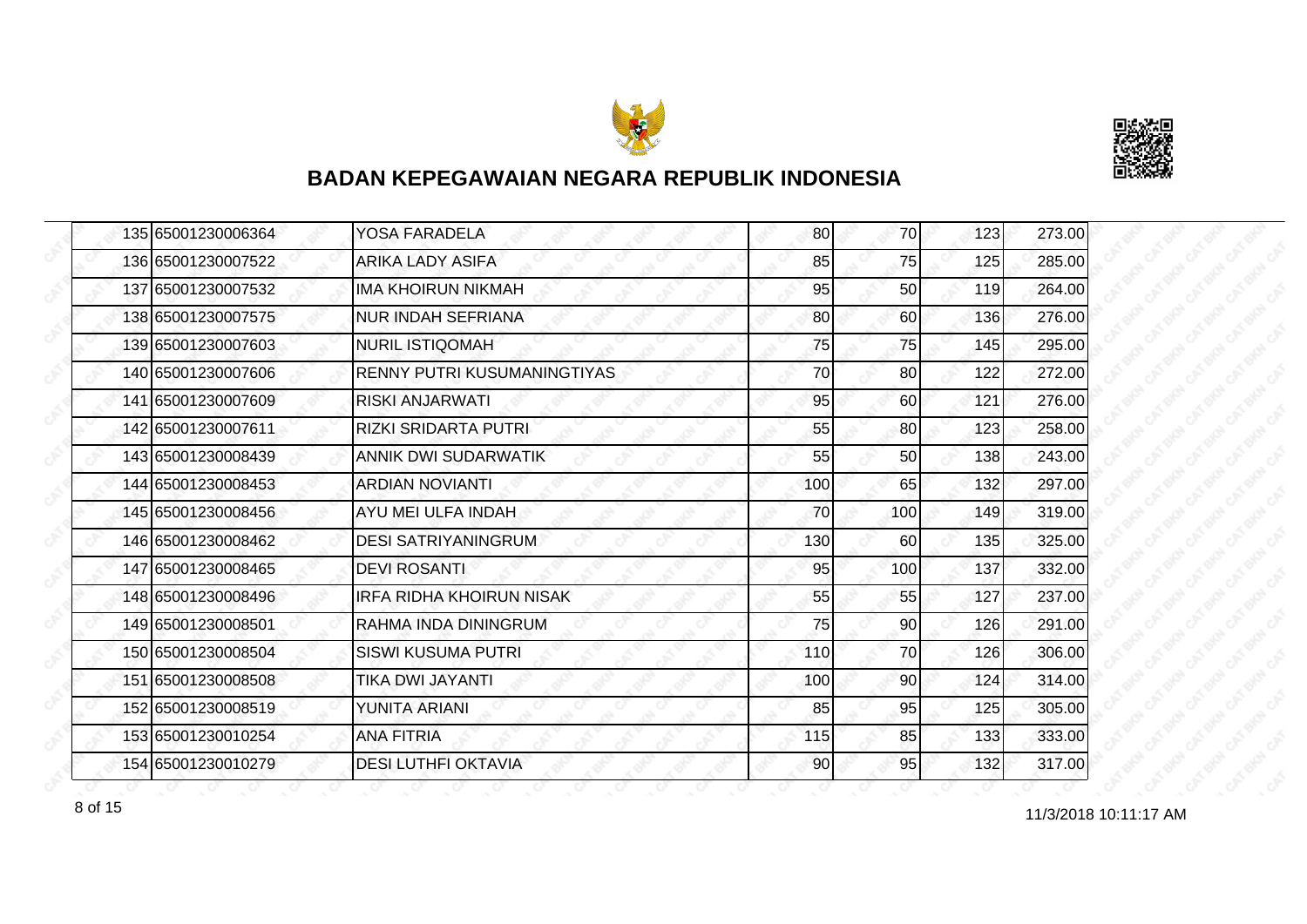



| 155 65001230010281 | <b>DESY RATNA HIDAYAT</b>   | 70  | 60  | 131 | 261.00 |
|--------------------|-----------------------------|-----|-----|-----|--------|
| 156 65001230010303 | DORCAS SEFTILIANA TABITA NG | 65  | 75  | 146 | 286.00 |
| 157 65001230010310 | <b>DYNA SETYORINI</b>       | 100 | 70  | 143 | 313.00 |
| 158 65001230010319 | <b>ENDRI NURWATI</b>        | 75  | 65  | 135 | 275.00 |
| 159 65001230010328 | <b>ERNI IKAWATI</b>         | 70  | 85  | 128 | 283.00 |
| 160 65001230010361 | <b>FITRIYAH</b>             | 85  | 65  | 130 | 280.00 |
| 161 65001230010371 | <b>HIMATUL SOLEKAH</b>      | 60  | 70I | 138 | 268.00 |
| 162 65001230010378 | <b>INDURA ASMAWATI</b>      | 75  | 85  | 126 | 286.00 |
| 163 65001230010379 | <b>JAMILAH</b>              | 90  | 80  | 134 | 304.00 |
| 164 65001230010468 | PIRIS MANORA SAKANESIA      | 65  | 75  | 146 | 286.00 |
| 165 65001230010498 | SAFRIYA NUR AGUSTIN         | 70  | 90  | 128 | 288.00 |
| 166 65001230010502 | SAKTI WINDANDARI            | 70  | 55  | 128 | 253.00 |
| 167 65001230010505 | SISKA CAHYA MAULINAWATI     | 80  | 85  | 121 | 286.00 |
| 168 65001230010536 | <b>SULASTRI</b>             | 90  | 35  | 140 | 265.00 |
| 169 65001230010541 | TITIANNA ZAKIAH AMBARWATI   | 85  | 65  | 118 | 268.00 |
| 170 65001230010547 | <b>WARDATUZ SOBRI</b>       | 70  | 80  | 134 | 284.00 |
| 171 65001230010549 | <b>WIWIN WINDARTI</b>       | 80  | 75  | 126 | 281.00 |
| 172 65001230011316 | ARRUMMAISHA MAHMUDAH        | 110 | 85  | 133 | 328.00 |
| 173 65001230011478 | CHRISTINA HARI ASTUTI       | 60  | 55  | 137 | 252.00 |
| 174 65001230011505 | DEVI ARYANTI, S.Pd.         | 95  | 70I | 135 | 300.00 |

11/3/2018 10:11:17 AM 9 of 15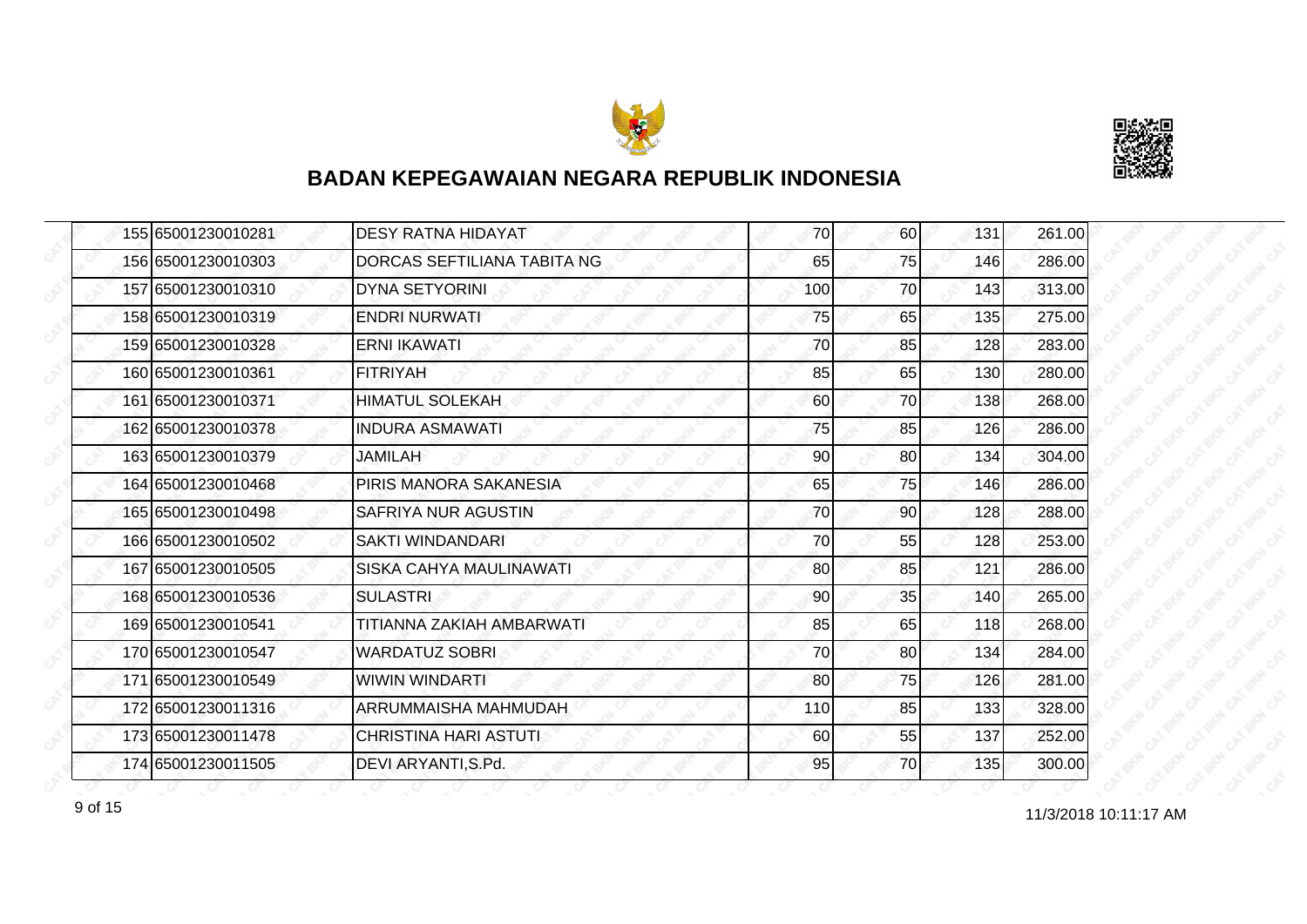



| 175 65001230011515 | <b>DEWI PUSPITA SARI</b>         | 105 | 90              | 144 | 339.00 |
|--------------------|----------------------------------|-----|-----------------|-----|--------|
| 176 65001230011521 | DHIAH NITA LARASATI              | 85  | 30 <sup>1</sup> | 131 | 246.00 |
| 177 65001230011530 | <b>DIAN KRISTIANA</b>            | 70  | 75              | 124 | 269.00 |
| 178 65001230011689 | FITRIYA BAKTI NUGRAHENI          | 80  | 70              | 130 | 280.00 |
| 179 65001230011696 | HASTI VIDIA RIZQIANING TYAS      | 105 | 75              | 144 | 324.00 |
| 180 65001230011734 | <b>LELYS CRISTINA</b>            | 65  | 50              | 144 | 259.00 |
| 181 65001230011738 | <b>LIA DEWI MAULITA</b>          | 70  | <b>70</b>       | 133 | 273.00 |
| 182 65001230011820 | NOVI NURJAYANTI                  | 85  | 60              | 148 | 293.00 |
| 183 65001230011824 | <b>MILDA HIKMAYATI</b>           | 60  | 65              | 142 | 267.00 |
| 184 65001230011844 | SERLI JULIA PRAMISWARI           | 80  | 50 <sub>l</sub> | 134 | 264.00 |
| 185 65001230011865 | THERESIA GALIH SHOFYANA          | 95  | 110             | 134 | 339.00 |
| 186 65001230011875 | TRYSNA ASIHING PRATIWI           | 90  | 90              | 127 | 307.00 |
| 187 65001230011897 | ULFAH NUR FAJRIAH                | 85  | 75              | 118 | 278.00 |
| 188 65001230011918 | ULFI RIA DHAMAYANTI              | 105 | 100             | 118 | 323.00 |
| 189 65001230012023 | YULIA ERIK SAPUTRI               | 70  | 80              | 120 | 270.00 |
| 190 65001230015446 | <b>BELLA AYU DAMAYANTI</b>       | 85  | 65              | 140 | 290.00 |
| 191 65001230015449 | <b>CICIK MAHMUDAH</b>            | 80  | 65              | 151 | 296.00 |
| 192 65001230015452 | <b>DESI WULAN DARI</b>           | 35  | 40              | 123 | 198.00 |
| 193 65001230015524 | <b>FIRDA HALIMATUS SYA'DIYAH</b> | 60  | 115             | 121 | 296.00 |
| 194 65001230015540 | <b>HANING NOVIA PRATIWI</b>      | 70  | 65              | 136 | 271.00 |

11/3/2018 10:11:17 AM 10 of 15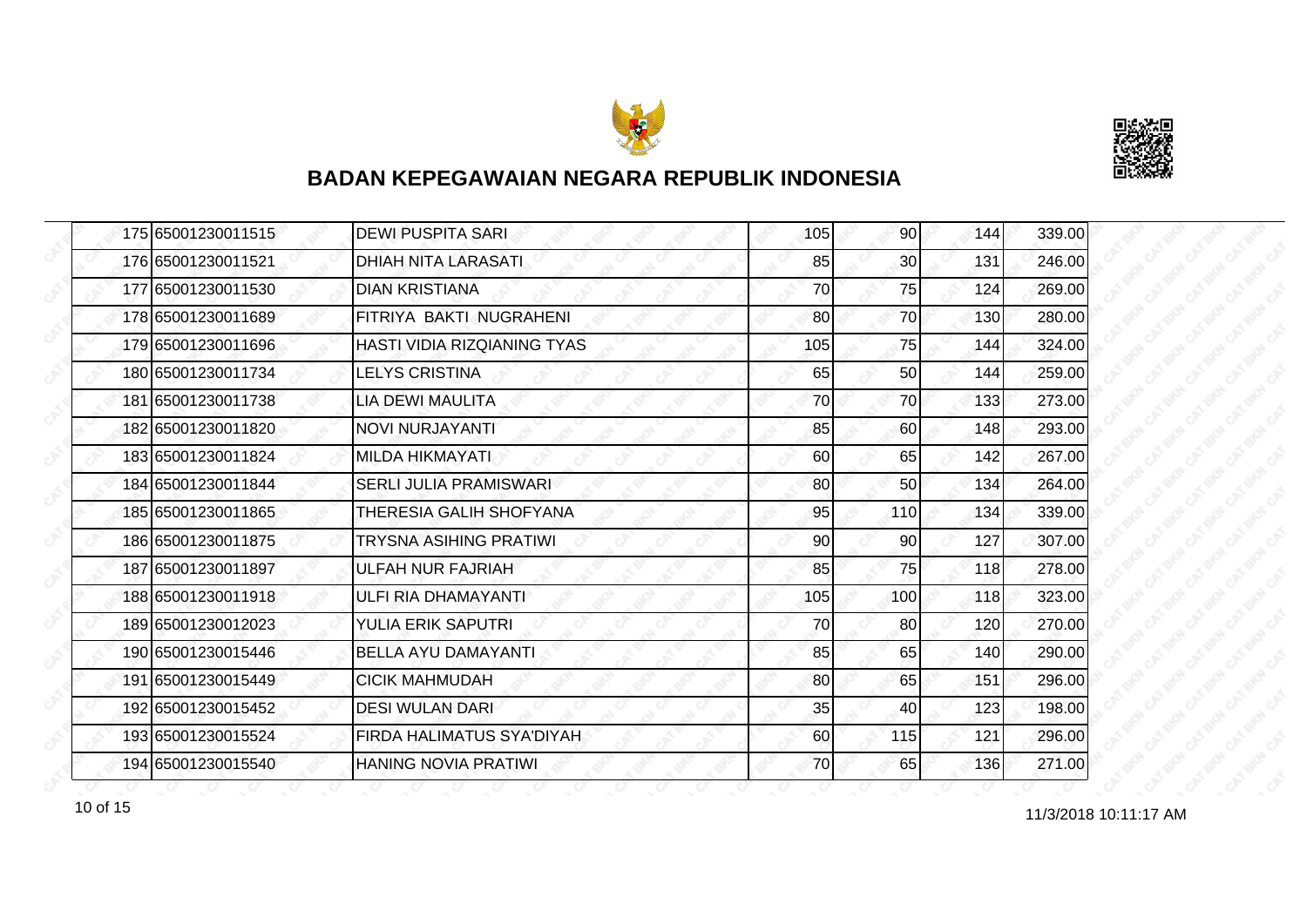



|  | 195 65001230015557 | <b>IKE NUR HIDAYAH</b>       | 95  | 80  | 137 | 312.00 |
|--|--------------------|------------------------------|-----|-----|-----|--------|
|  | 196 65001230015587 | <b>LILIS KARINA</b>          | 80  | 95  | 130 | 305.00 |
|  | 197165001230015690 | <b>MAZIYATUL QONITAH</b>     | 105 | 55  | 125 | 285.00 |
|  | 198 65001230015697 | <b>MEGA PUSPITA SARI</b>     | 60  | 35  | 143 | 238.00 |
|  | 199 65001230015721 | <b>NIKEN YULIANSARI</b>      | 90  | 70  | 132 | 292.00 |
|  | 200 65001230015742 | NOVIA PUNGKY ELDITA SAPUTRI  | 65  | 80  | 117 | 262.00 |
|  | 201 65001230015749 | NOVITA KUMALASARI            | 60  | 80  | 119 | 259.00 |
|  | 202 65001230016036 | VITA DWI ARISKA              | 80  | 75  | 134 | 289.00 |
|  | 203 65001230017237 | <b>PUJIATI</b>               | 100 | 90  | 132 | 322.00 |
|  | 204 65001230017238 | PUTRI SEPTIANINGSIH          | 85  | 65  | 124 | 274.00 |
|  | 205 65001230017240 | RANI NURUL LAILI HERZEGOVINA | 80  | 65  | 137 | 282.00 |
|  | 206 65001230017246 | <b>SARI RAHAYU</b>           | 90  | 60  | 138 | 288.00 |
|  | 207 65001230017250 | <b>SILFIA NURSHOLICHAH</b>   | 70  | 75  | 137 | 282.00 |
|  | 208 65001230017253 | <b>SITI NURJANAH</b>         | 80  | 85  | 131 | 296.00 |
|  | 209 65001230017254 | <b>TATAS WERDININGTYAS</b>   | 125 | 95  | 129 | 349.00 |
|  | 210 65001230017261 | <b>ANNY BATAMA</b>           | 45  | 40  | 122 | 207.00 |
|  | 211 65001230017265 | YANUARISQI ANISSATUL MUFIDAH | 85  | 55  | 133 | 273.00 |
|  | 212 65001230017267 | DEFILIA WANDAYATI            | 100 | 90  | 140 | 330.00 |
|  | 213 65001230017268 | <b>WIDYA HENY AYU ARDINI</b> | 75  | 75  | 116 | 266.00 |
|  | 214 65001230017269 | DEPRI RATNAWATI              | 80  | 75I | 120 | 275.00 |

11/3/2018 10:11:17 AM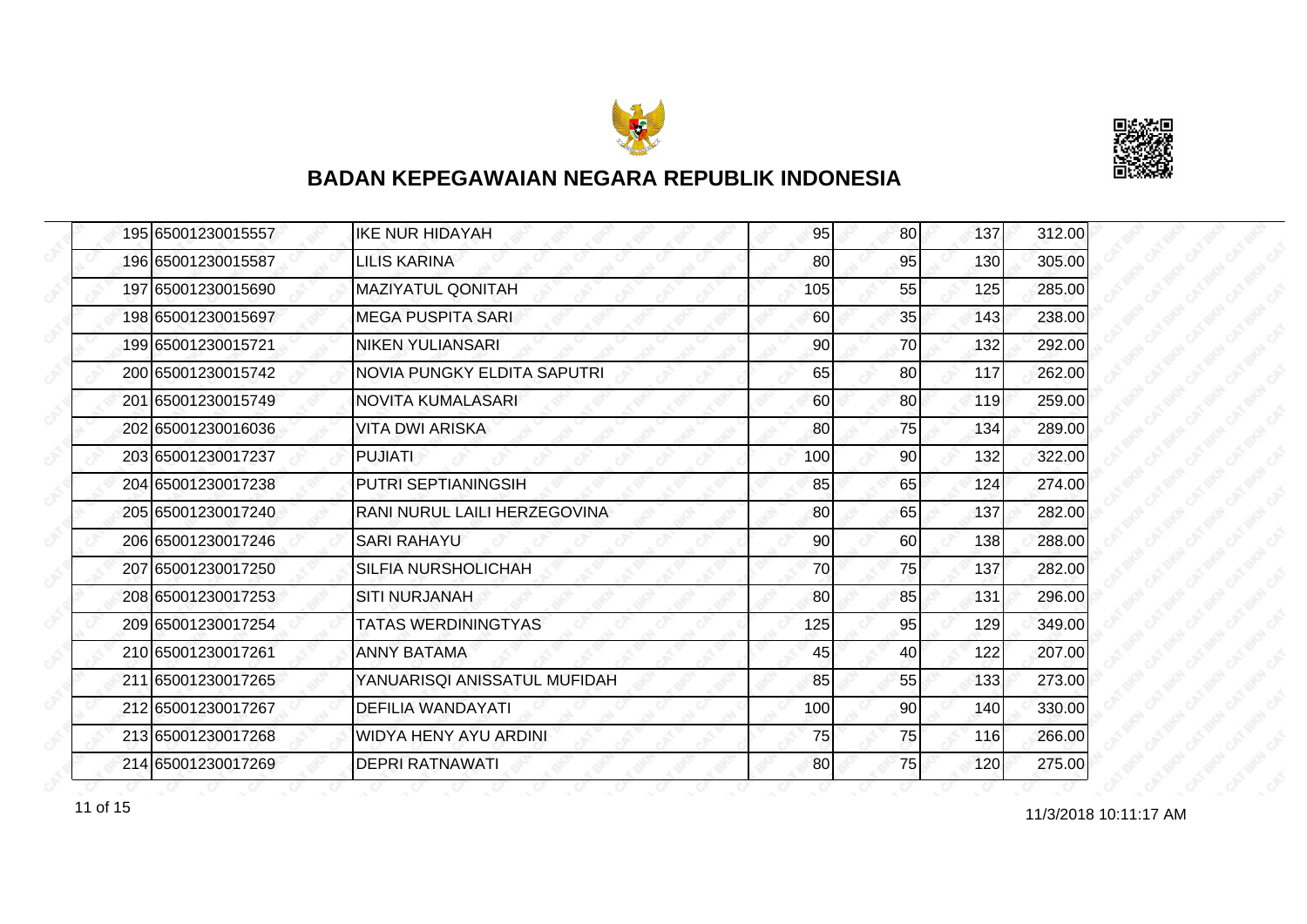



|  | 215 65001230017270 | <b>YULI WULAN SARI</b>            | 75  | 30 <sup>1</sup> | 140 | 245.00 |
|--|--------------------|-----------------------------------|-----|-----------------|-----|--------|
|  | 216 65001230017276 | DIAH ANIS EKA SETIYORINI          | 100 | 55              | 133 | 288.00 |
|  | 217 65001230017279 | <b>DIAN TRISNA WARDANI</b>        | 105 | 95              | 148 | 348.00 |
|  | 218 65001230017281 | DINI SUKANING TYAS SIWI           | 110 | 65              | 122 | 297.00 |
|  | 219 65001230017285 | <b>FARIDA WIRAWANTY</b>           | 80  | 55              | 129 | 264.00 |
|  | 220 65001230017291 | FIBRIYANTI DWI YUDHA KARTIKA SARI | 70  | 70              | 133 | 273.00 |
|  | 221 65001230017296 | IFITRIA LIYANATUS SHOLIKHA        | 85  | 30 <sup>1</sup> | 117 | 232.00 |
|  | 222165001230017299 | HARISSA RIYANDIAWATI              | 100 | 35              | 135 | 270.00 |
|  | 223 65001230017303 | <b>HERA BIANTI</b>                | 75  | 80              | 115 | 270.00 |
|  | 224 65001230017311 | <b>HERLITASARI</b>                | 65  | 75              | 139 | 279.00 |
|  | 225 65001230017318 | <b>KIKI FATMALA</b>               | 95  | 80              | 132 | 307.00 |
|  | 226 65001230017325 | <b>LATIFATUL UMDATI</b>           | 75  | 75              | 142 | 292.00 |
|  | 227 65001230017331 | <b>LELYANA LARASATI</b>           | 95  | 35              | 134 | 264.00 |
|  | 228 65001230017342 | LEMBAH BUDI INGSASI               | 55  | 50              | 122 | 227.00 |
|  | 229 65001230017349 | <b>MARINA WULANDARI</b>           | 75  | 65              | 123 | 263.00 |
|  | 230 65001230017410 | NURI DYAH HANDAYANI               | 100 | 60              | 127 | 287.00 |
|  | 231 65001230017412 | POPPY ANNISA OCTAVIA              | 110 | 80              | 134 | 324.00 |
|  | 232 65001230017431 | <b>SITI JUNAIDA</b>               | 65  | 100             | 140 | 305.00 |
|  | 233 65001230017457 | <b>SRI HARTUTI</b>                | 80  | 55              | 137 | 272.00 |
|  | 234 65001230018885 | <b>DYLA PUTRY RAFITASARY</b>      | 80  | 75              | 124 | 279.00 |

11/3/2018 10:11:17 AM 12 of 15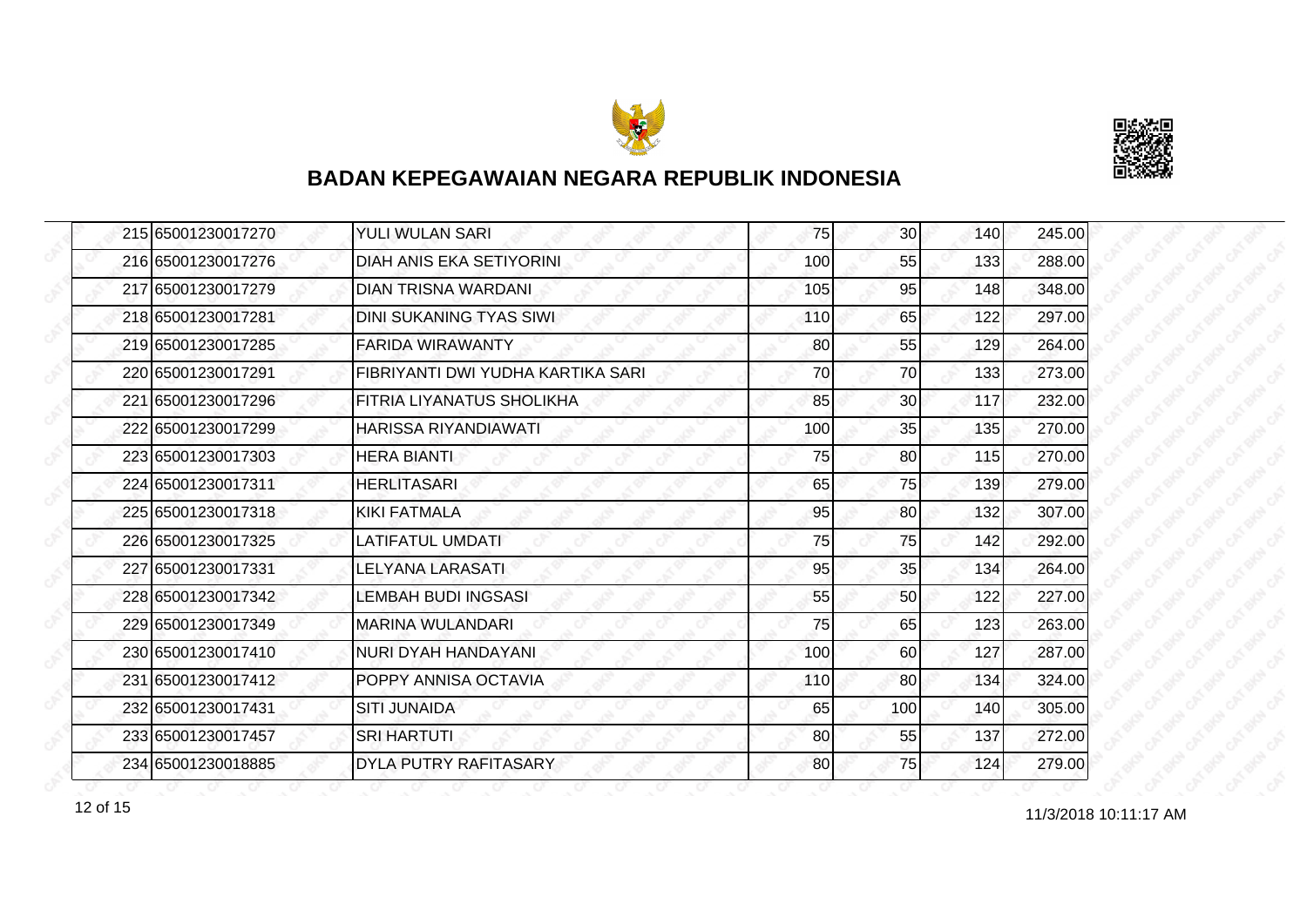



|  | 235165001230018915 | KAMATRI AMILIA CAHYO         | 85  | <b>75</b> | 131 | 291.00 |
|--|--------------------|------------------------------|-----|-----------|-----|--------|
|  | 236 65001230018922 | <b>KUMALA DEWI</b>           | 110 | 85        | 120 | 315.00 |
|  | 237 65001230018932 | <b>NENI NUR FITRI</b>        | 85  | 55        | 113 | 253.00 |
|  | 238 65001230019086 | <b>RATNA SARI</b>            | 95  | 65        | 140 | 300.00 |
|  | 239 65001230020501 | <b>SUCI IKA FEBRIANTI</b>    | 100 | 75        | 132 | 307.00 |
|  | 240 65001230025026 | FITRI NUR DIAN SARI          | 95  | 95        | 130 | 320.00 |
|  | 241 65001230025047 | <b>GADING PUSPANINGTYAS</b>  | 75  | 75        | 143 | 293.00 |
|  | 242 65001230025048 | AYU MEGA VETALIA             | 85  | 65        | 125 | 275.00 |
|  | 243 65001230025095 | <b>DIANA KHOIROTUN NISA'</b> | 125 | 75        | 127 | 327.00 |
|  | 244 65001230025119 | <b>ELY RIZKY AMALIYAH</b>    | 100 | 80        | 132 | 312.00 |
|  | 245 65001230025124 | <b>MAHARANI SRIBEKTI</b>     | 85  | 45        | 135 | 265.00 |
|  | 246 65001230025125 | <b>FADHILAH</b>              | 90  | 80        | 130 | 300.00 |
|  | 247 65001230025137 | <b>FUJI ANDRIANI</b>         | 95  | 90        | 138 | 323.00 |
|  | 248 65001230025193 | <b>MEIDA SINTIA DEVI</b>     | 110 | 115       | 122 | 347.00 |
|  | 249 65001230025200 | <b>MERIA ROHMAWATI</b>       | 90  | 100       | 126 | 316.00 |
|  | 250 65001230025214 | AZMINATUS SYADIYAH           | 80  | 40        | 124 | 244.00 |
|  | 251 65001230025217 | <b>NINUK HARIANI</b>         | 75  | 70        | 129 | 274.00 |
|  | 252165001230025228 | <b>NIVIA FATIRIS</b>         | 70  | 55        | 126 | 251.00 |
|  | 253 65001230025250 | <b>PURWATI</b>               | 95  | 85        | 139 | 319.00 |
|  | 254 65001230025265 | <b>EVA FARADILA SANDI</b>    | 75  | 40        | 145 | 260.00 |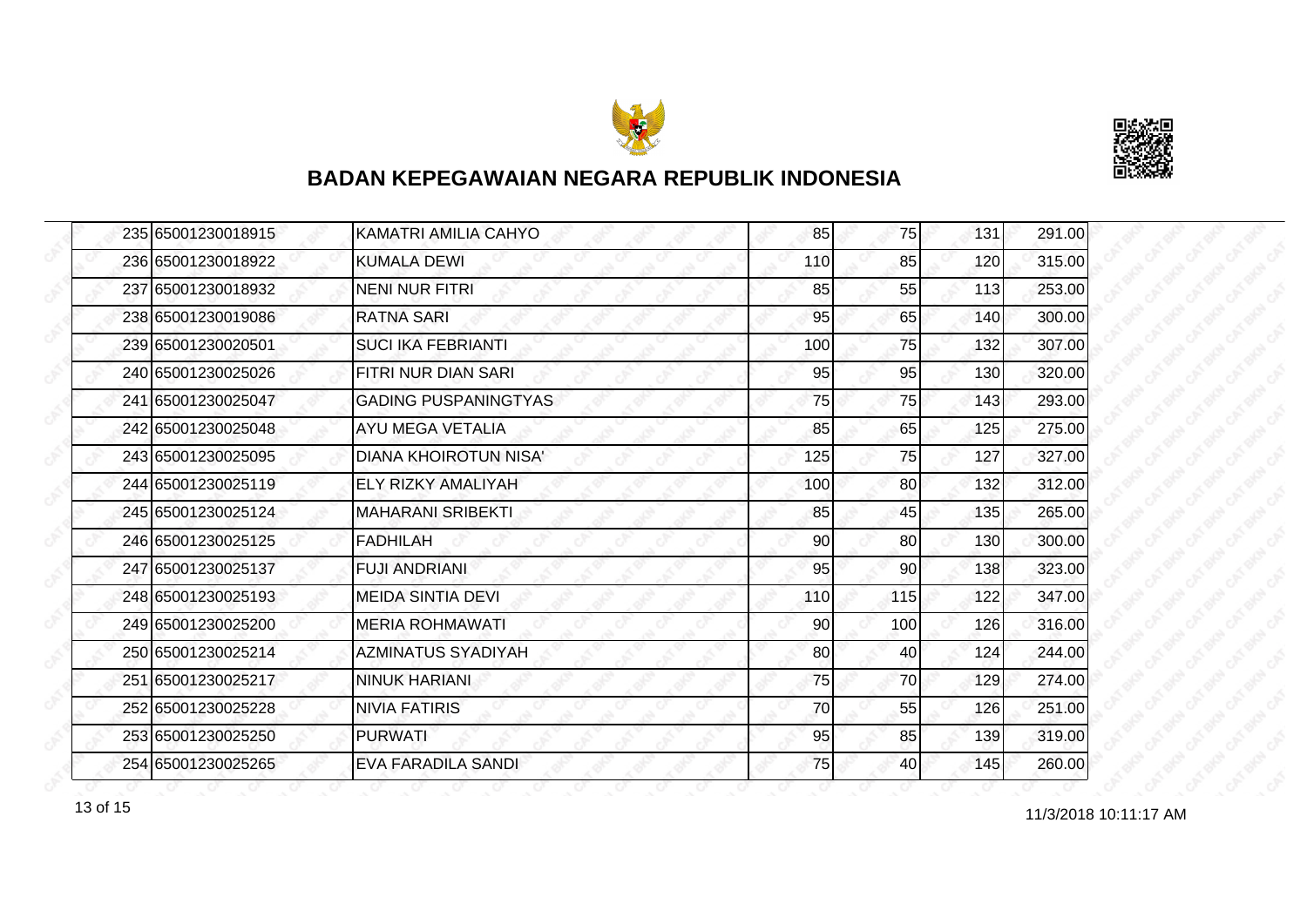



|  | 255 65001230025291 | <b>SRI HANDAYANINGSIH</b>     | 85  | 70 | 147 | 302.00 |
|--|--------------------|-------------------------------|-----|----|-----|--------|
|  | 256 65001230025295 | TRI WAHYU SETIYANI            | 70  | 85 | 141 | 296.00 |
|  | 257 65001230025309 | PIPIT INDAHSARI               | 85  | 65 | 117 | 267.00 |
|  | 258 65001230025411 | <b>ULFANOOR ROSIDAH</b>       | 100 | 65 | 120 | 285.00 |
|  | 259 65001230025418 | <b>DEWI ANGGRAENI</b>         | 75  | 50 | 113 | 238.00 |
|  | 260165001230025792 | MARGETWOE ERLY FERINDRA       | 115 | 75 | 133 | 323.00 |
|  | 261 65001230025793 | <b>MIFTAKHUL FARIDA S.</b>    | 70  | 90 | 140 | 300.00 |
|  | 262 65001230025794 | NOFIA INDAYANI                | 80  | 70 | 135 | 285.00 |
|  | 263 65001230025797 | PRIMADANI LUTFI FITRIANE      | 80  | 55 | 125 | 260.00 |
|  | 264 65001230025799 | <b>RICA MONICA</b>            | 85  | 70 | 134 | 289.00 |
|  | 265 65001230025856 | <b>NUR KHUSNIAWARDANI</b>     | 75  | 85 | 146 | 306.00 |
|  | 266165001230025860 | RISKA WATI                    | 90  | 70 | 145 | 305.00 |
|  | 267 65001230025867 | YUNI NUR KHOLIFAH             | 95  | 85 | 148 | 328.00 |
|  | 268 65001230025870 | STEVANI ROZALIN KIAMA         | 105 | 90 | 144 | 339.00 |
|  | 269 65001230026616 | ANNISA MEIDITA YURITAMI PUTRI | 50  | 70 | 113 | 233.00 |
|  | 270 65001230027442 | ANNISA NURIL IBADILLAH        | 90  | 55 | 124 | 269.00 |
|  | 271 65001230027449 | MARTA ARTULA EKA BUDI DEVIANA | 75  | 35 | 129 | 239.00 |
|  | 272165001230027450 | <b>AISYATUR RAHMAH</b>        | 90  | 55 | 134 | 279.00 |
|  | 273 65001230027451 | AYU RIKA HANDAYANI            | 70  | 85 | 134 | 289.00 |
|  | 274 65001230027479 | <b>ICHA DIAN SARASWATI</b>    | 75  | 80 | 139 | 294.00 |